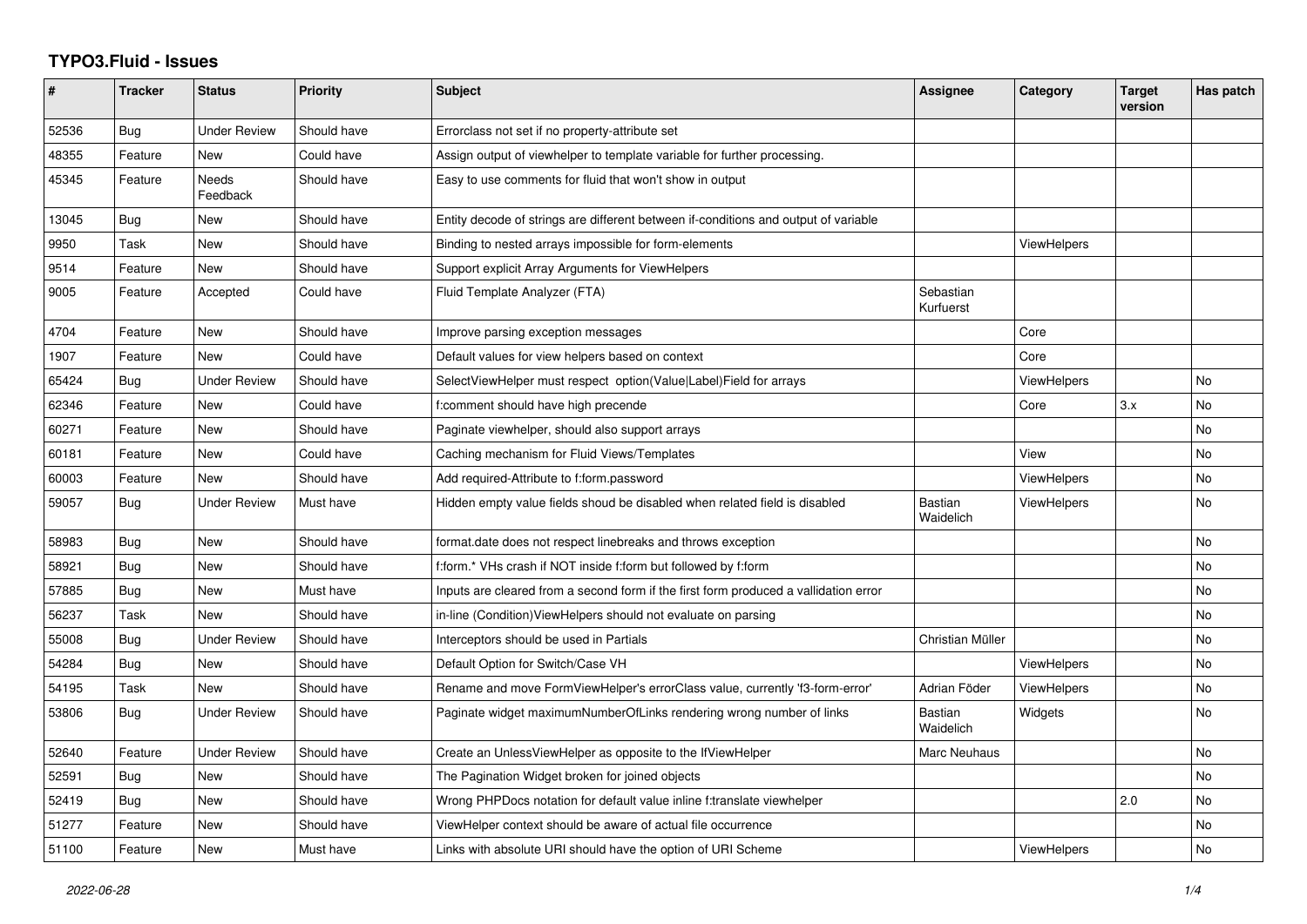| ∦     | <b>Tracker</b> | <b>Status</b>       | <b>Priority</b> | Subject                                                                                       | Assignee               | Category    | <b>Target</b><br>version | Has patch |
|-------|----------------|---------------------|-----------------|-----------------------------------------------------------------------------------------------|------------------------|-------------|--------------------------|-----------|
| 50888 | Bug            | <b>Under Review</b> | Should have     | WSOD by changing name of section and if Fluid caches are generated                            |                        |             |                          | No        |
| 49756 | Feature        | <b>Under Review</b> | Should have     | Select values by array key in checkbox viewhelper                                             |                        |             |                          | No        |
| 49600 | Bug            | New                 | Should have     | f:form tag shown as a HTML on frontend                                                        |                        | ViewHelpers |                          | No        |
| 49038 | Bug            | New                 | Must have       | form.select does not select the first item if prependOptionValue is used                      |                        |             |                          | No        |
| 47669 | Task           | New                 | Should have     | FormViewHelper does not define the default request method                                     |                        |             |                          | No        |
| 47006 | Bug            | <b>Under Review</b> | Should have     | widget identifier are not unique                                                              |                        |             |                          | No        |
| 46545 | Feature        | New                 | Should have     | Better support for arrays in options of SelectViewHelper                                      |                        |             |                          | No        |
| 46289 | <b>Bug</b>     | Needs<br>Feedback   | Should have     | Enable Escaping Interceptor in XML request format                                             |                        | View        | 2.0.1                    | No        |
| 46257 | Feature        | <b>Under Review</b> | Should have     | Add escape sequence support for Fluid                                                         |                        | Core        |                          | No        |
| 46091 | Task           | Needs<br>Feedback   | Should have     | Show source file name and position on exceptions during parsing                               |                        |             |                          | No        |
| 45394 | Task           | New                 | Should have     | Forwardport Unit test for standalone view                                                     |                        | View        |                          | No        |
| 45384 | <b>Bug</b>     | New                 | Must have       | Persisted entity object in widget-configuration cannot be deserialized (after reload)         |                        | Widgets     | 2.0.1                    | <b>No</b> |
| 45153 | Feature        | New                 | Should have     | f:be.menus.actionMenuItem - Detection of the current select option is insufficient            |                        |             |                          | No        |
| 44234 | <b>Bug</b>     | <b>Under Review</b> | Should have     | selectViewHelper's sorting does not respect locale collation                                  |                        | ViewHelpers | 2.1                      | No        |
| 43346 | Feature        | <b>Under Review</b> | Should have     | Allow property mapping configuration via template                                             | Karsten<br>Dambekalns  | ViewHelpers | 2.1                      | No        |
| 43072 | Task           | New                 | Should have     | Remove TOKENS for adding templates fallback in Backporter                                     |                        | View        |                          | No        |
| 43071 | Task           | New                 | Should have     | Remove TOKENS for adding fallback teplates in B                                               |                        |             |                          | No        |
| 42743 | Task           | New                 | Should have     | Remove inline style for hidden form fields                                                    |                        |             |                          | No        |
| 42397 | Feature        | <b>New</b>          | Should have     | Missing viewhelper for general links                                                          |                        |             |                          | No        |
| 40998 | <b>Bug</b>     | Under Review        | Should have     | Missing parent request namespaces in form field name prefix                                   | Sebastian<br>Kurfuerst | ViewHelpers | 1.1.1                    | No        |
| 40081 | Feature        | New                 | Should have     | Allow assigned variables as keys in arrays                                                    |                        |             |                          | No        |
| 40064 | Bug            | New                 | Must have       | Multiselect is not getting persisted                                                          |                        | ViewHelpers |                          | No        |
| 39990 | Bug            | New                 | Should have     | Same form twice in one template: hidden fields for empty values are only rendered<br>once     |                        | Core        |                          | No        |
| 39936 | Feature        | New                 | Should have     | registerTagAttribute should handle default values                                             |                        | ViewHelpers |                          | No        |
| 38369 | <b>Bug</b>     | New                 | Must have       | Resource ViewHelpers should not fall back to request package                                  |                        | View        |                          | No        |
| 38130 | Feature        | New                 | Should have     | Checkboxes and multiple select fields should have an assignable default value                 |                        |             |                          | No        |
| 37619 | Bug            | New                 | Should have     | Fatal Error when using variable in name attribute of Section ViewHelper                       |                        | ViewHelpers |                          | No        |
| 37095 | Feature        | New                 | Should have     | It should be possible to set a different template on a Fluid TemplateView inside an<br>action | Christopher<br>Hlubek  |             |                          | No        |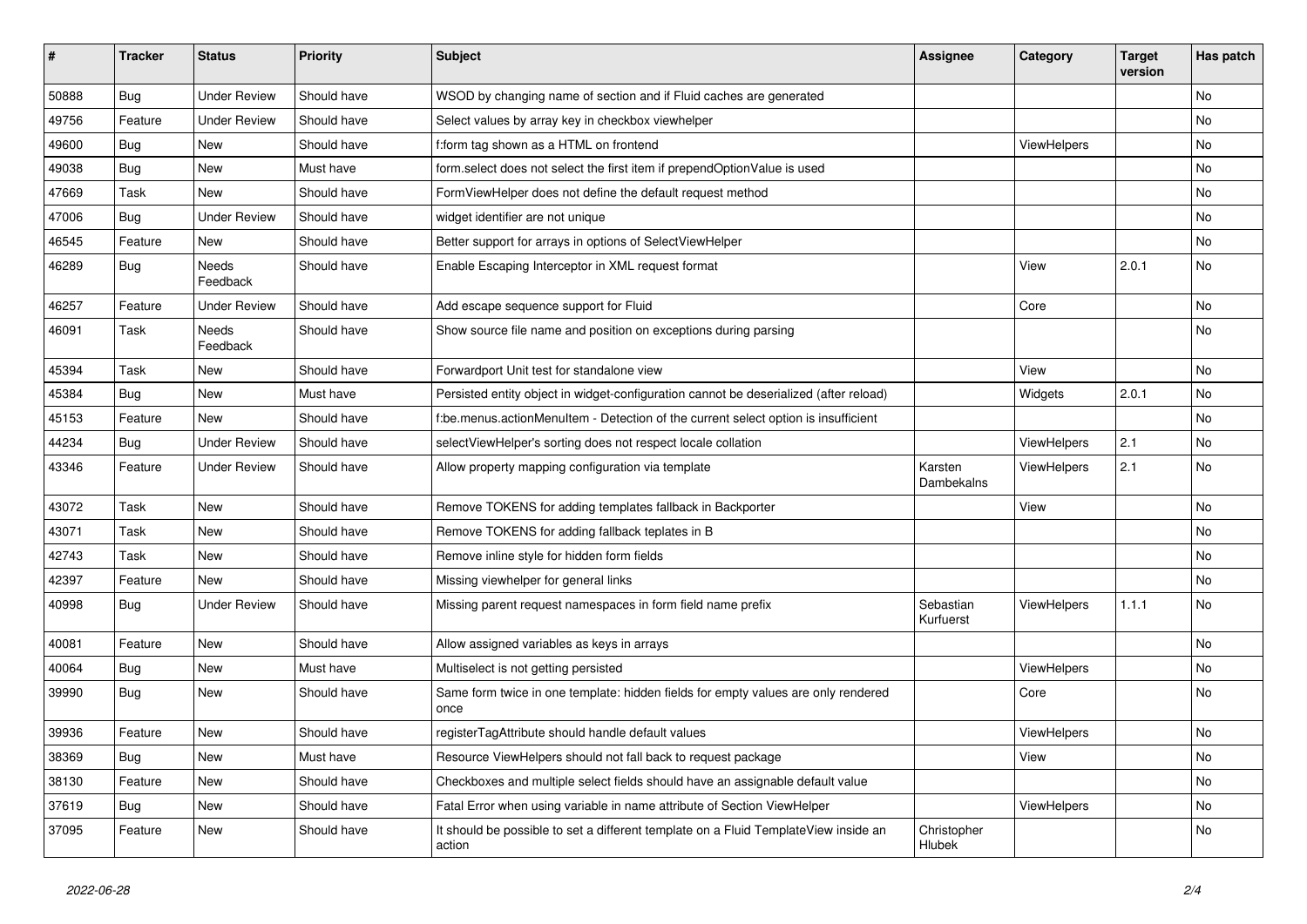| #     | <b>Tracker</b> | <b>Status</b>            | <b>Priority</b>      | <b>Subject</b>                                                                                              | <b>Assignee</b>             | Category    | <b>Target</b><br>version | Has patch |
|-------|----------------|--------------------------|----------------------|-------------------------------------------------------------------------------------------------------------|-----------------------------|-------------|--------------------------|-----------|
| 36662 | Bug            | <b>Needs</b><br>Feedback | Should have          | Checked state isn't always correct when property is collection                                              | Kevin Ulrich<br>Moschallski | ViewHelpers | 1.1.1                    | No        |
| 36655 | <b>Bug</b>     | New                      | Should have          | <b>Pagination Links</b>                                                                                     |                             | Widgets     |                          | No        |
| 36410 | Feature        | <b>New</b>               | Should have          | Allow templates to send arguments back to layout                                                            |                             | ViewHelpers |                          | No        |
| 34682 | Bug            | <b>Under Review</b>      | Should have          | Radio Button missing checked on validation error                                                            |                             | ViewHelpers |                          | No        |
| 34309 | Task           | New                      | Could have           | Unknown ViewHelpers cause exception - should be handled more graceful                                       |                             | ViewHelpers |                          | No        |
| 33628 | Bug            | Needs<br>Feedback        | Must have            | Multicheckboxes (multiselect) for Collections don't work                                                    | Christian Müller            | ViewHelpers |                          | No        |
| 33551 | <b>Bug</b>     | New                      | Must have            | View helper values break out of a partial scope                                                             | Sebastian<br>Kurfuerst      | Core        |                          | No        |
| 33394 | Feature        | Needs<br>Feedback        | Should have          | Logical expression parser for BooleanNode                                                                   | <b>Tobias Liebig</b>        | Core        |                          | No        |
| 33215 | Feature        | New                      | Should have          | RFC: Dynamic values in ObjectAccess paths                                                                   |                             |             |                          | No        |
| 31955 | Feature        | New                      | Should have          | f:uri.widget                                                                                                |                             | Widgets     |                          | No        |
| 30555 | Feature        | New                      | Could have           | Make TagBuilder more extensible                                                                             |                             | Core        |                          | No        |
| 28554 | Bug            | New                      | Should have          | (v4) implement feature flag to disable caching                                                              |                             |             |                          | No        |
| 28553 | Bug            | New                      | Should have          | improve XHProf test setup                                                                                   |                             |             |                          | No        |
| 28552 | Bug            | New                      | Should have          | (v5) write ViewHelper test for compiled run; adjust functional test to do two passes<br>(uncached & cached) |                             |             |                          | No        |
| 28551 | Bug            | Accepted                 | Should have          | (v4) backport VHTest                                                                                        | Sebastian<br>Kurfuerst      |             |                          | No        |
| 28550 | Bug            | New                      | Should have          | (v4) make widgets cacheable, i.e. not implement childnodeaccess interface                                   |                             |             |                          | No        |
| 28549 | Bug            | New                      | Should have          | make widgets cacheable, i.e. not implement childnodeaccess interface                                        |                             |             |                          | No        |
| 27607 | Bug            | New                      | Must have            | Make Fluid comparisons work when first element is STRING, second is NULL.                                   |                             | Core        |                          | No        |
| 26664 | Task           | New                      | Won't have this time | Clean up Form ViewHelpers                                                                                   |                             | ViewHelpers |                          | No        |
| 26658 | Task           | New                      | Won't have this time | Make Form ViewHelpers consistent                                                                            |                             | ViewHelpers |                          | No        |
| 12863 | <b>Bug</b>     | New                      | Should have          | Attributes of a viewhelper can't contain a '-'                                                              | Sebastian<br>Kurfuerst      | Core        |                          | No        |
| 10911 | Task           | New                      | Should have          | Tx_Fluid_ViewHelpers_Form_AbstractFormViewHelper->renderHiddenIdentityField<br>should be more reliable      |                             | ViewHelpers |                          | No        |
| 10472 | Feature        | New                      | Could have           | Fluid Standalone distribution                                                                               |                             | Core        |                          | No        |
| 8989  | Feature        | Needs<br>Feedback        | Could have           | Search path for fluid template files                                                                        |                             | View        |                          | No        |
| 8648  | <b>Bug</b>     | New                      | Should have          | format.crop ViewHelper should support all features of the crop stdWrap function                             |                             | ViewHelpers |                          | No        |
| 8491  | Task           | Needs<br>Feedback        | Should have          | link.action and uri.action differ in absolute argument                                                      | Karsten<br>Dambekalns       | ViewHelpers |                          | No        |